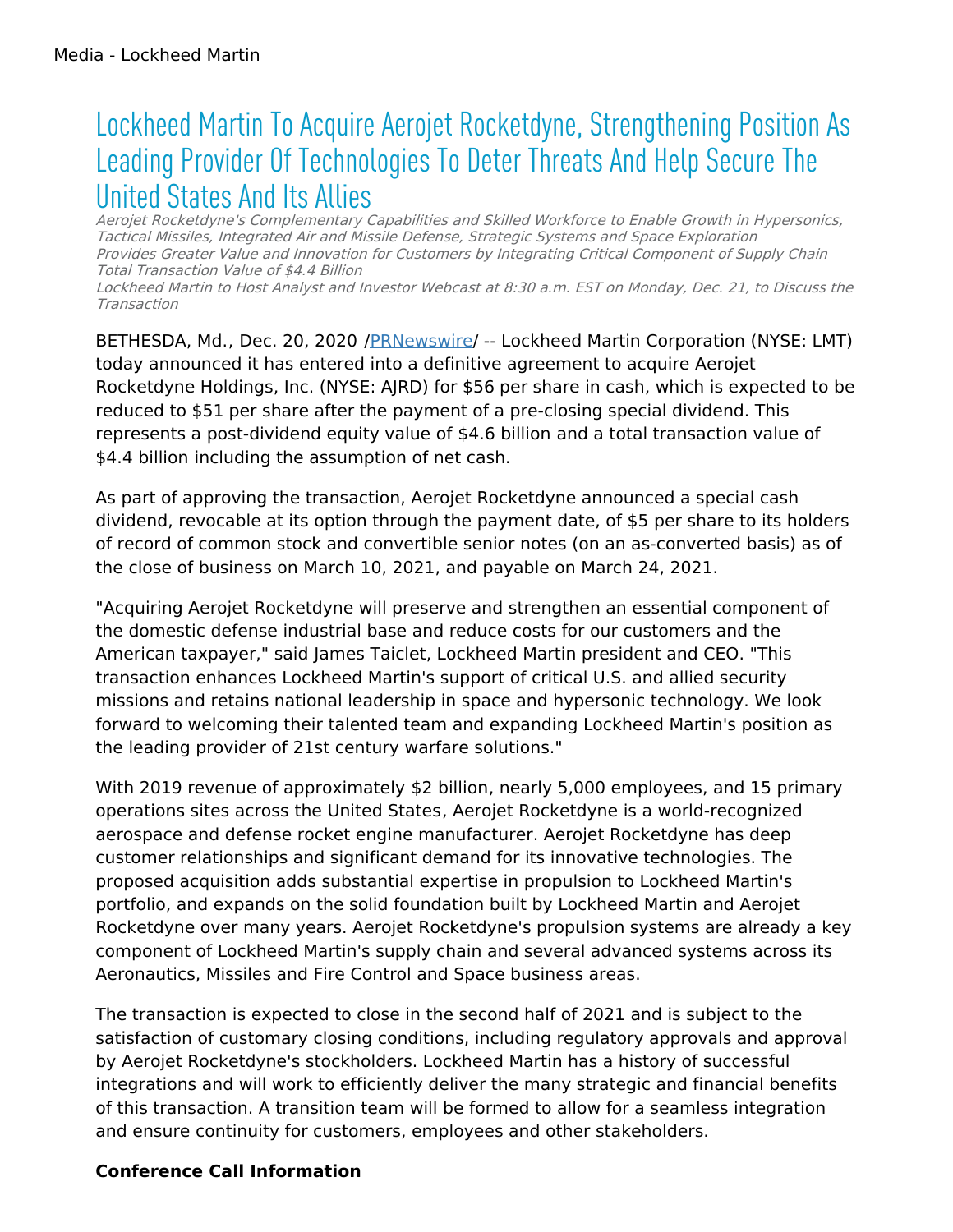Lockheed Martin will host a live webcast on Monday, Dec. 21, at 8:30 a.m. EST to discuss this transaction. The webcast and relevant financial charts will be available for download on the Lockheed Martin Investor Relations website at [www.lockheedmartin.com/investor](https://c212.net/c/link/?t=0&l=en&o=3019028-1&h=4050192074&u=http%3A%2F%2Fwww.lockheedmartin.com%2Finvestor&a=www.lockheedmartin.com%2Finvestor).

## **About Lockheed Martin**

Headquartered in Bethesda, Maryland, Lockheed Martin Corporation is a global security and aerospace company that employs approximately 110,000 people worldwide and is principally engaged in the research, design, development, manufacture, integration and sustainment of advanced technology systems, products and services.

Please follow [@LMNews](https://c212.net/c/link/?t=0&l=en&o=3019028-1&h=3460204796&u=https%3A%2F%2Ftwitter.com%2Flmnews&a=%40LMNews) on Twitter for the latest announcements and news across the corporation.

## **Forward Looking Statements**

This news release contains statements that, to the extent they are not recitations of historical fact, constitute forward-looking statements within the meaning of the federal securities laws, and are based on Lockheed Martin's current expectations and assumptions, including, among other things, statements regarding the proposed acquisition and the expected benefits of the proposed acquisition, including expected synergies and costs savings and the potential for growth and expanded capabilities and customer relationships as a result of the proposed acquisition; the anticipated timing of the proposed acquisition and financing of the proposed acquisition; payment of Aerojet Rocketdyne's special dividend; the future performance of Lockheed Martin or of Aerojet Rocketdyne's business if the proposed acquisition is completed; and future and estimated results of operations and cash flows of Lockheed Martin. The words "believe," "estimate," "anticipate," "project," "intend," "expect," "plan," "outlook," "scheduled," "forecast," and similar expressions are intended to identify forward-looking statements. There can be no assurance that any transaction or future events will occur as anticipated, if at all, or that actual results will be as expected. These statements are not guarantees of future performance and are subject to risks and uncertainties. Actual results may differ materially due to factors such as: the failure to obtain, delays in obtaining, or adverse conditions contained in any required regulatory or other approvals for consummation of the acquisition, the possibility that Aerojet Rocketdyne stockholders may not approve the proposed acquisition; the failure to consummate or a delay in consummating the proposed acquisition for other reasons; the failure by Lockheed Martin to obtain any necessary financing on favorable terms or at all; Lockheed Martin's or Aerojet Rocketdyne's business being disrupted due to transaction-related uncertainty; the failure to successfully and timely integrate Aerojet Rocketdyne and realize the expected synergies, cost savings and other benefits of the acquisition; the risk of litigation relating to the proposed acquisition; competitive responses to the proposed acquisition; unexpected liabilities, costs, charges or expenses resulting from the acquisition; and potential adverse reactions or changes to business relationships from the announcement or completion of the acquisition. These are only some of the factors that may affect the forward-looking statements contained in this news release. For a discussion identifying additional important factors that could cause actual results to differ materially from those anticipated in the forward-looking statements, see Lockheed Martin's filings with the U.S. Securities and Exchange Commission ("SEC") including, but not limited to, the "Management's Discussion and Analysis of Financial Condition and Results of Operations" and "Risk Factors" in its Annual Report on Form 10-K for the year ended Dec. 31, 2019